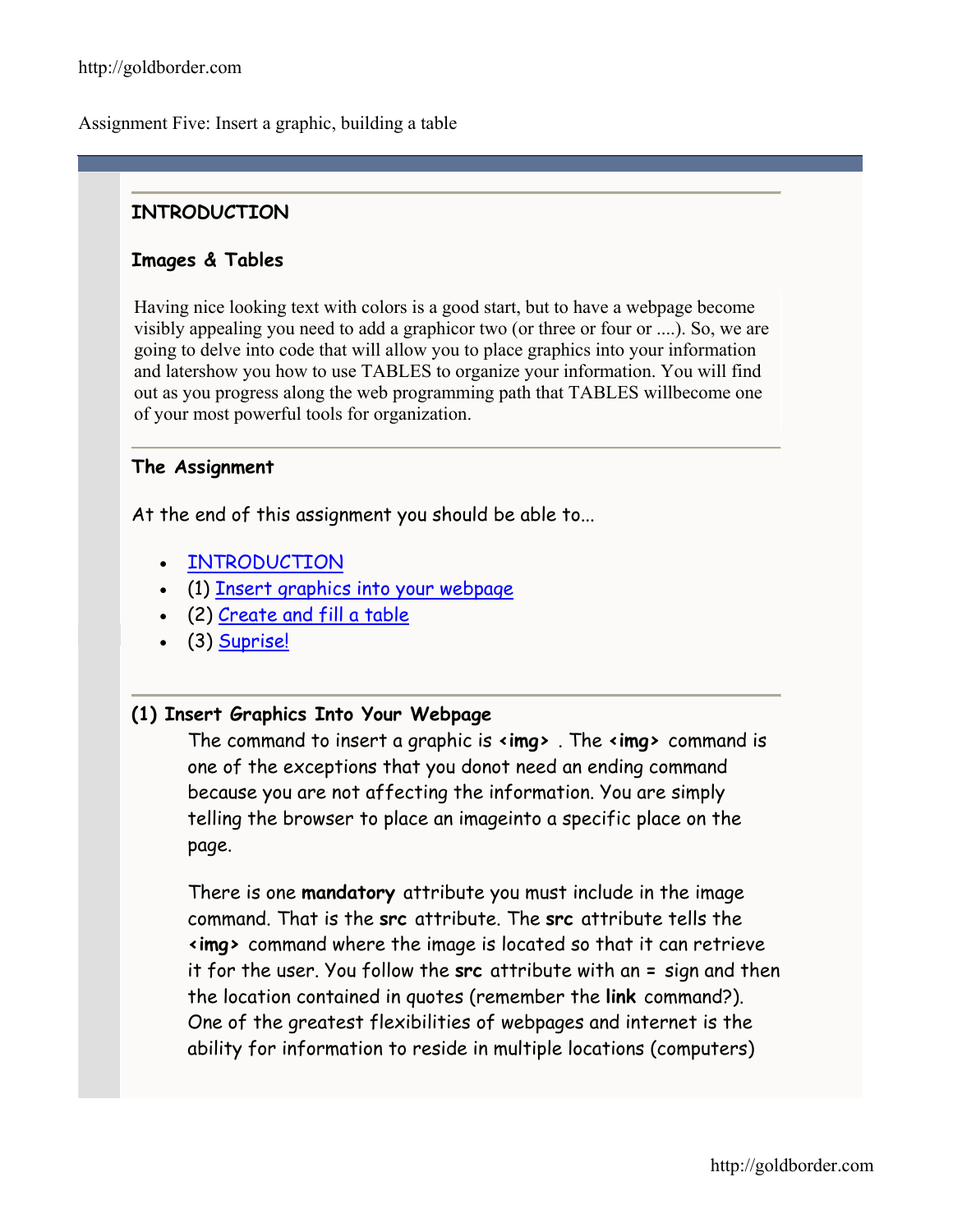displaya graphic that is located on a computer in Japan.

Now for the code. In the following image, I am going to have this webpage (assignment 5) display a picture of a logo on a herbal webpage. This imageis actually sitting on the **http://www.tinasherbs.com** computer and I am just telling my webpage to use it. Here goes:



Code Used: **<img src="http://www.tinasherbs.com/logo003.jpg">** 

There are two types of image formats you can use in your webpage. They are the **.jpg** (sometimesending in **.jpeg** ) and the **.gif** . The **jpg** images are usually used for images dealing witha lot of detail like pictures or where you need the pictures colors to blend. The **gif** format is usedfor smaller file size (downloads to your computer

faster) and for moving pictures (i.e. **W**). The drawback to jpg 's is that you can not have a moving pictures and the drawback to **gif**  's is that the colors willnot blend together as well.

You should learn the concept of **location** when referring to images (as well as links). Most people do notspend the effort to understand how the **src** (image command) and **href** (link command) attributes understandthe location of what you are asking for. As a result there are numerous webpages that have images that don't display andlinks that give error messages when clicked on.

### **Lesson on locations**

When referring to an image or creating a link you need to take into account where your current webpage resides andwhere you are referring to. Remember in the previous assignment I told you that if you are linking to a webpage thatresides in the same location as your current webpage that you can just type the name of the webpage without the fullinternet address? The same holds true for images. Here is a table that should help you in determing how to type your **src** and **href** attributes:

**Location of current webpage vs. image/linked-page**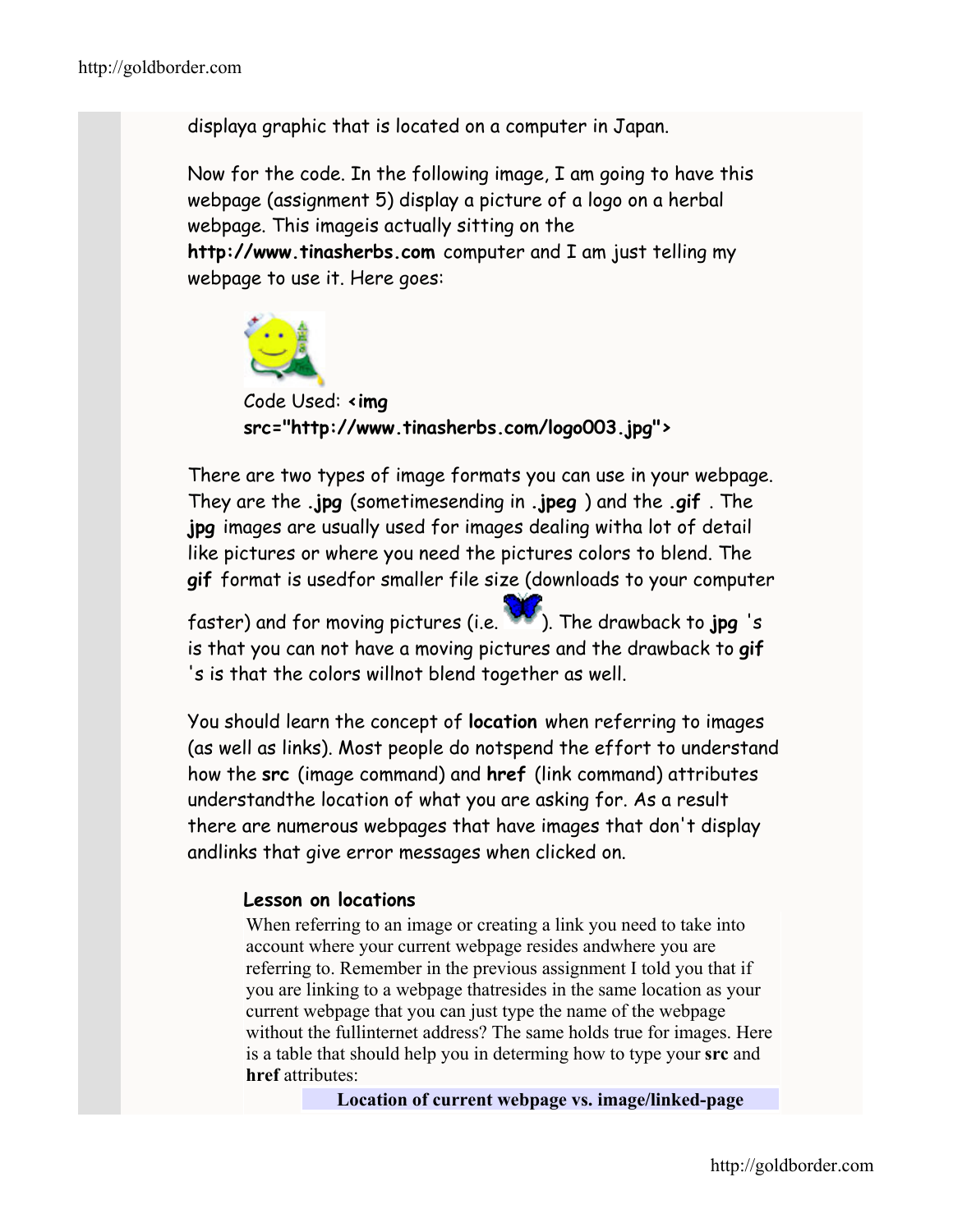#### **Both in same location**

You can just type the name of the image or page.

Live Example <a href="assign.htm">  $\Delta$  [Assignments <](http://goldborder.com/htmlguide/assign.htm)/a>

#### **On same computer (site) but different directory**

Live Example

<a href="/htmlguide/assign.htm"> [Assignments](http://goldborder.com/htmlguide/assign.htm)  $\langle a \rangle$ 

#### **On different computers (sites)**

微  $\leq_a$ href="http://goldborder.com/htmlguide/assign.htm"> Live Example **[Assignments](http://goldborder.com/htmlguide/assign.htm)** </a>



just type the full internet address each timeand not have to learn about locations. But, you will not only cause more typing on your end but you will end up withheadaches if locations change (which they do often). For instance, if you have a webpage with a graphic called **dog.gif** that resides in the same location as your webpage and your webpage sites on a server (computer/site) called **http://www.animals.com** . If the company who owns the server decides to change the name of their site to **http://www.greatanimals.com** , any links/images thatyou typed the full internet address (pointing to the old name) will not work.

On the other hand, if you had typed links with just the name (understanding locations) because the picture is in the same location as your webpage, when the site changed itsname, your code would still work.

Time for you to place an image in your **page two** . I have a table of images listed below that you can usefor now. You may not find an animal that comes close to your animals but use one of them just for this exercise.

You will notice that on the first listing I show the address in **long** , **shorter** . Any one of them will work but you should understand (from locations above) why each one is different and why they work. Here is a brief explanation of why each one works:

**Long** , has the full internet address. Should not be used unless you have to since your webpage may be moved later. **Shorter** , since webpage and graphic reside on the same site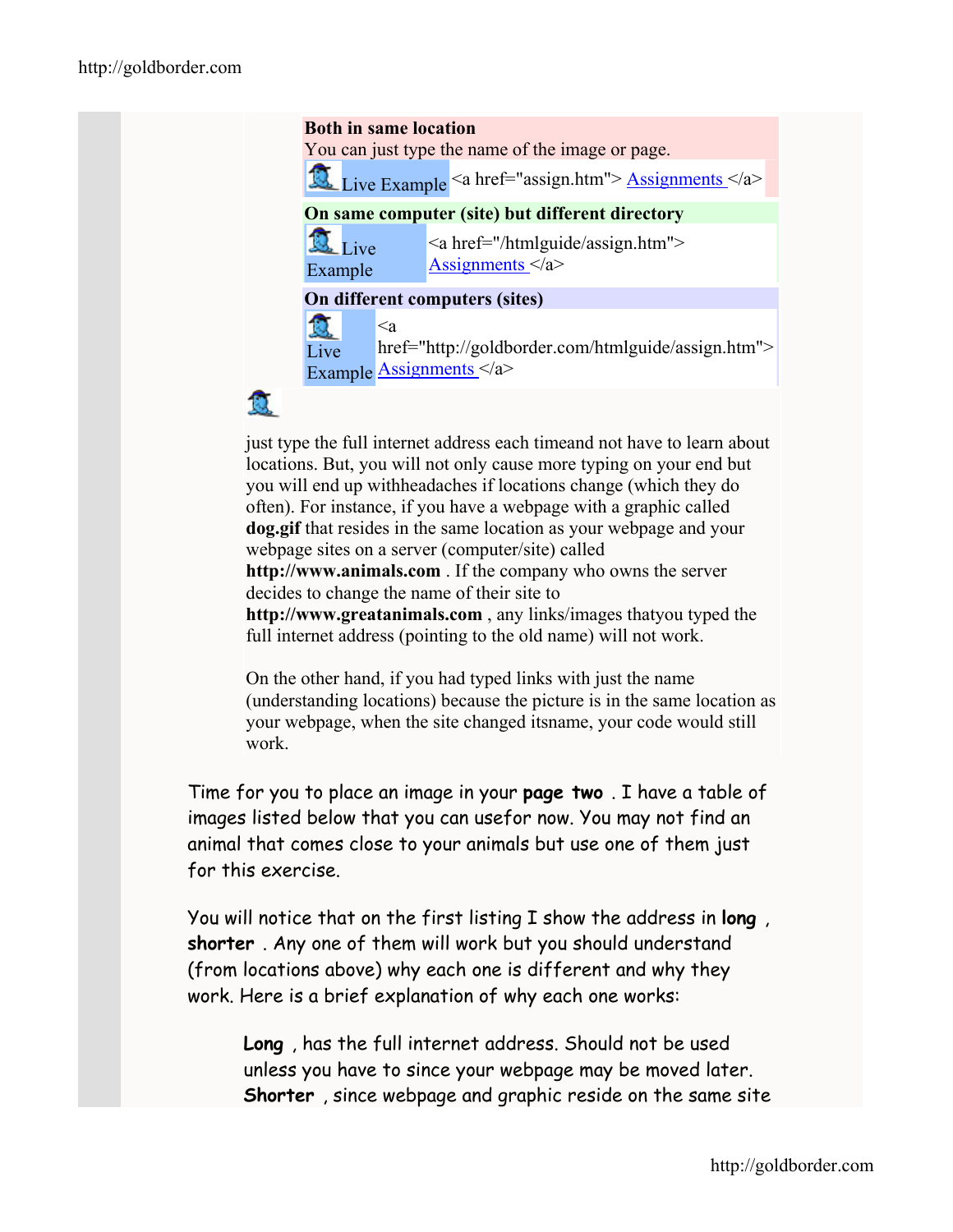(computer), I can start the address with a **/** andput the directory where the graphic is located. **pics** I called just place a **.** (period, which means start looking in the current webpages directory) and then the name of the directory



## [Click Here](http://goldborder.com/htmlguide/dave2d.htm) To View My Updated **Page Two**

| <b>Example Animal Pictures</b> |  |                                                                      |             |
|--------------------------------|--|----------------------------------------------------------------------|-------------|
| <b>Name</b>                    |  | <b>Address</b>                                                       | <b>View</b> |
| bear                           |  | Long: http://goldborder.com/pics/bear.gif<br>Shorter: /pics/bear.gif | Ø           |
| bird                           |  | Shorter: ./pics/bird.gif                                             | Ø           |
| bird2                          |  | Shorter: ./pics/bird2.gif                                            | Ø           |
| butterfly                      |  | Shorter: ./pics/butterfly.gif                                        | Ø           |
| cat                            |  | Shorter: ./pics/cat.gif                                              | ø           |
| cat2                           |  | Shorter: ./pics/cat2.gif                                             | Ø           |
| cat <sub>3</sub>               |  | Shorter: ./pics/cat3.gif                                             | Ø           |
| cat4                           |  | Shorter: ./pics/cat4.gif                                             | Ø           |
| cat <sub>5</sub>               |  | Shorter: ./pics/cat5.gif                                             | Ø           |
| dog                            |  | Shorter: ./pics/dog.gif                                              | Ø           |
| dog2                           |  | Shorter: ./pics/dog2.gif                                             | Ø           |
| dog3                           |  | Shorter: ./pics/dog3.gif                                             | Ø           |
| dolphin                        |  | Shorter: ./pics/dolphin.gif                                          | Ø           |
|                                |  | dragonfly Shorter: ./pics/dragonfly.gif                              | Ø           |
| duck                           |  | Shorter: ./pics/duck.gif                                             | Ø           |
| fish                           |  | Shorter: ./pics/fish.gif                                             | Ø           |
| fish2                          |  | Shorter: ./pics/fish2.gif                                            | Ø           |
| frog                           |  | Shorter: ./pics/frog.gif                                             | Ø           |
| goose                          |  | Shorter: ./pics/goose.gif                                            | Ø           |
| kangaroo                       |  | Shorter: ./pics/kangaroo.gif                                         | Ø           |
| ladybug                        |  | Shorter: ./pics/ladybug.gif                                          | Ø           |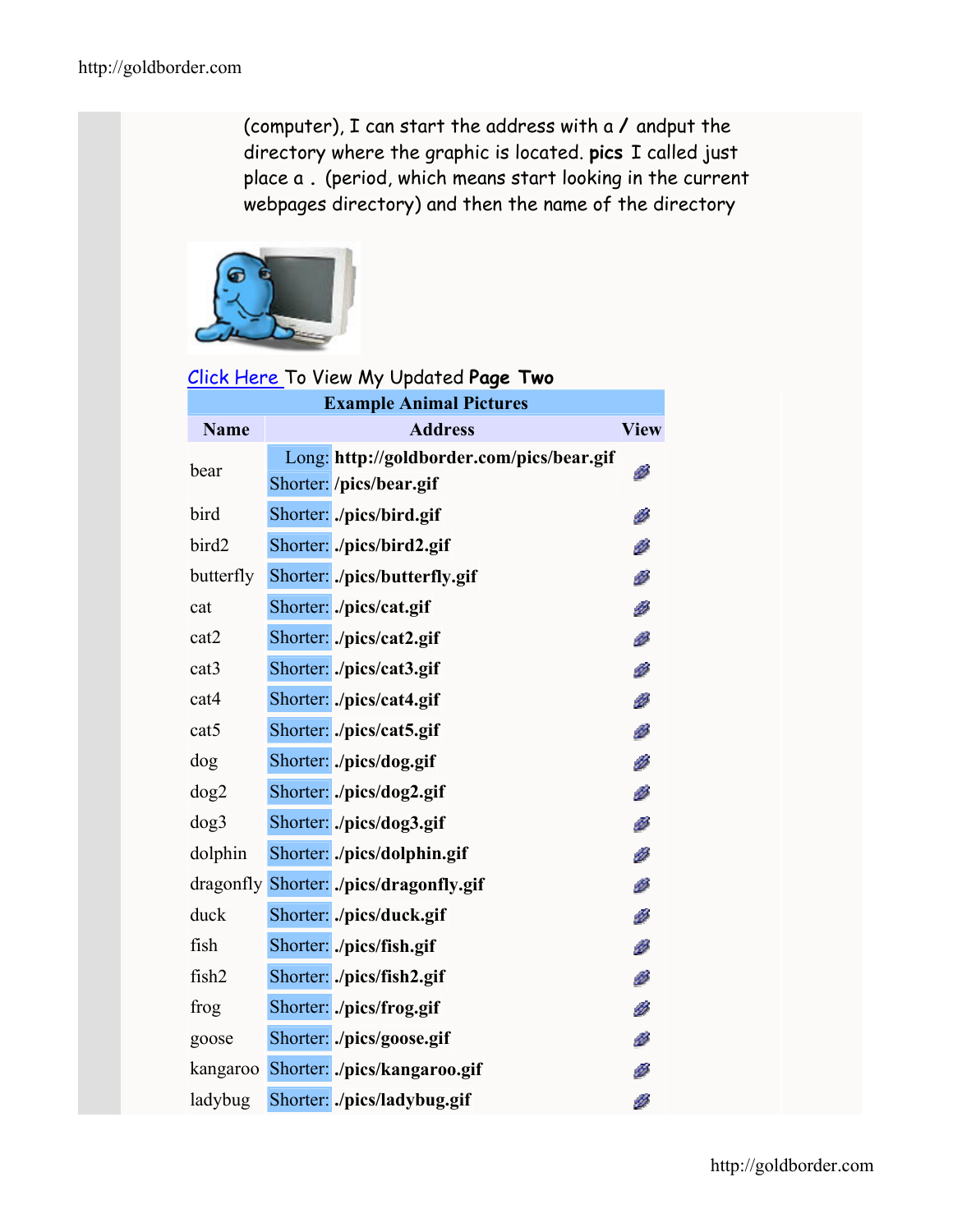| Shorter: ./pics/monkey.gif<br>Ø<br>monkey |
|-------------------------------------------|
| Shorter: ./pics/moose.gif<br>Ø<br>moose   |
| Shorter: ./pics/spider.gif<br>spider<br>Ø |

## **(2) Create And Fill A Table**

Tables, tables, whos got the tables? (smile)

Seriously though, tables are one of the best tools in the HTML language. By harnessing the power of tablesyou can organized your page into any imaginable arrangement. Or you can ignore tables and leave your pageis an always vertical organization like many HTML designers do.

The reason some designers don't tackle tables is that it takes three commands (6 if you include ending commands)to get a basic table and you must have the three commands in the right order. Scared? You shouldn't be! Why?Because you're going to be a GREAT designer...remember?

Okay, now the concept. A table consists of the following three commands: **<table>** , **<tr>** and **<td>** . Remember how to create a webpage? You first had to placea **<html>** command to start the page and to end the page you placed a **</html>** .

The same holds true for **tables** . You start a table with a **<table>**  command and when you aredone creating a table you place a **</table>** . Easy so far? Now for the second command, the **<tr>**  .The **<tr>** command tells the **table** to start a **new row** . And guess what? The **</tr>** tells the table to **end the row** . (Heh, you've learned 2 out of the three parts!)

The last command is the **<td>** command. This tells a **row** that you want a **cell** . And to endthe cell? Use the **</td>** . Now that you understand the three commands, let's discuss the rules in using them:

### **Rules**

• Every table must have at least one **<tr>** (row)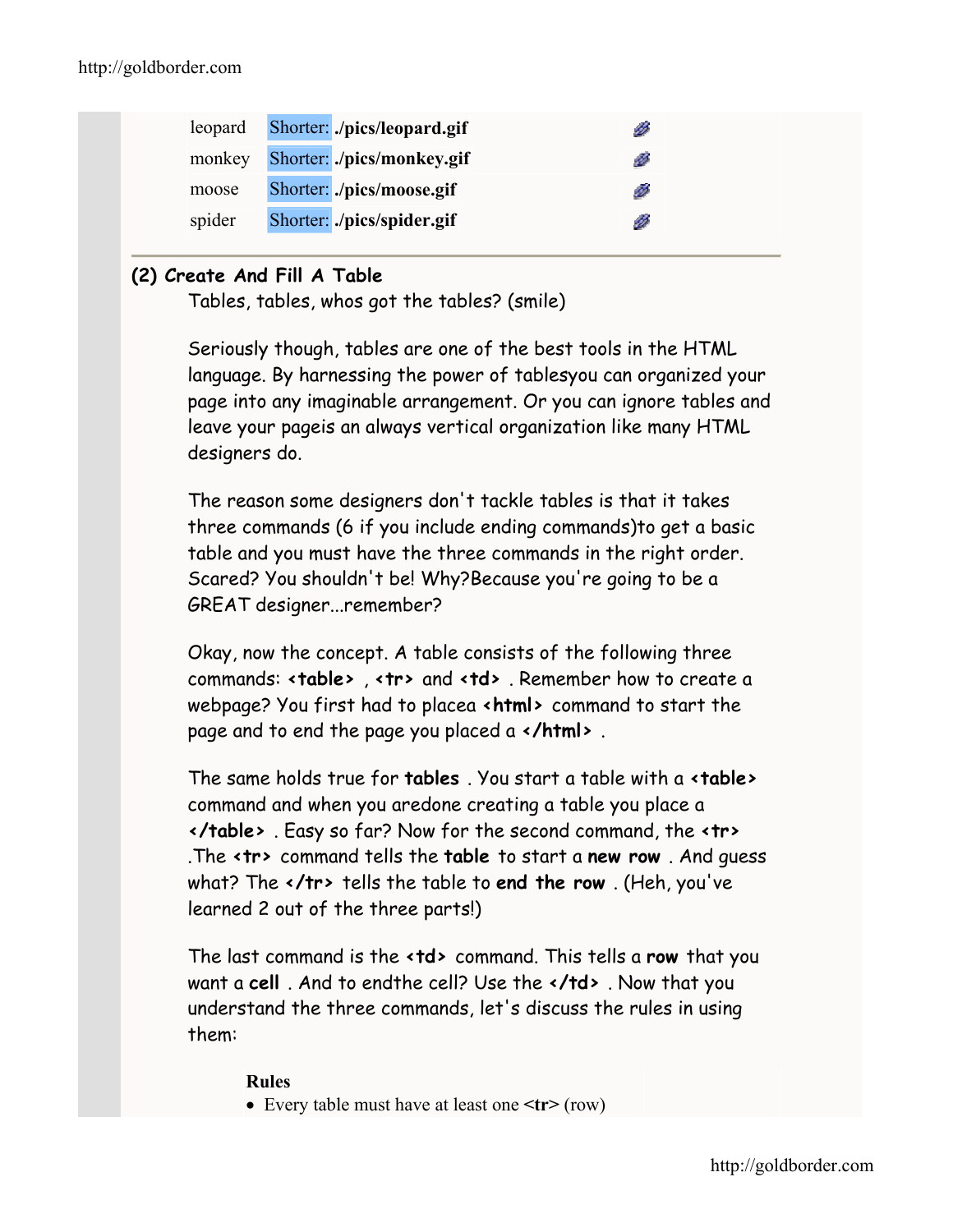- Every row must have at least one  $\leq$ **td** $>$  (cell)
- Information and image are only placed in **<td>** 's
- You can have as many rows as you want in a table
- You can have as many cells as you want in a row

Here is the code for a basic table:

|                       | <table> (start table)</table> |
|-----------------------|-------------------------------|
| $<$ tr $>$            | (start row)                   |
| $<$ td $>$            | (start cell)                  |
| $\langle t d \rangle$ | (end cell)                    |
| $\langle tr \rangle$  | (end row)                     |
|                       |                               |

 (end table)**Why use tables?** Tables allow you to place information anywhere on the screen and around other informationthat you normally cannot accomplish with **<br>** , **<p>** , and other formatting commands.

One more concept before we do the code. An attribute you can use in the **<table>** command is called **border** . By using **border** you can tell the table to put lines around the cells (like the image table above)and how thick the lines should be, or tell the table not to have lines (invisible). Here are three examples of using the **border**  attribute:

```
<table border=0> (no border) 
<table border="1"> (border with a line size of 1) 
<table border="3"> (border with a line size of 3)
```
**NOTE:** If you just put **<table>** , the browser will **default** toa border size of **1** (one).

In the following I will demonstrate how to use tables in various scenarios:

> **Desired Result:** Place a name with a phone number (NOT YOUR REAL ONE) to the right.

|                       | <b>Result</b>        | <b>Code Used</b>                                                                              |            |
|-----------------------|----------------------|-----------------------------------------------------------------------------------------------|------------|
| GoldBorder<br>Creator | $(800)$ 123-<br>4567 | " <table border="1"><br/><math>&lt;</math>tr<math>&gt;</math><br/><td>GoldBorder</td></table> | GoldBorder |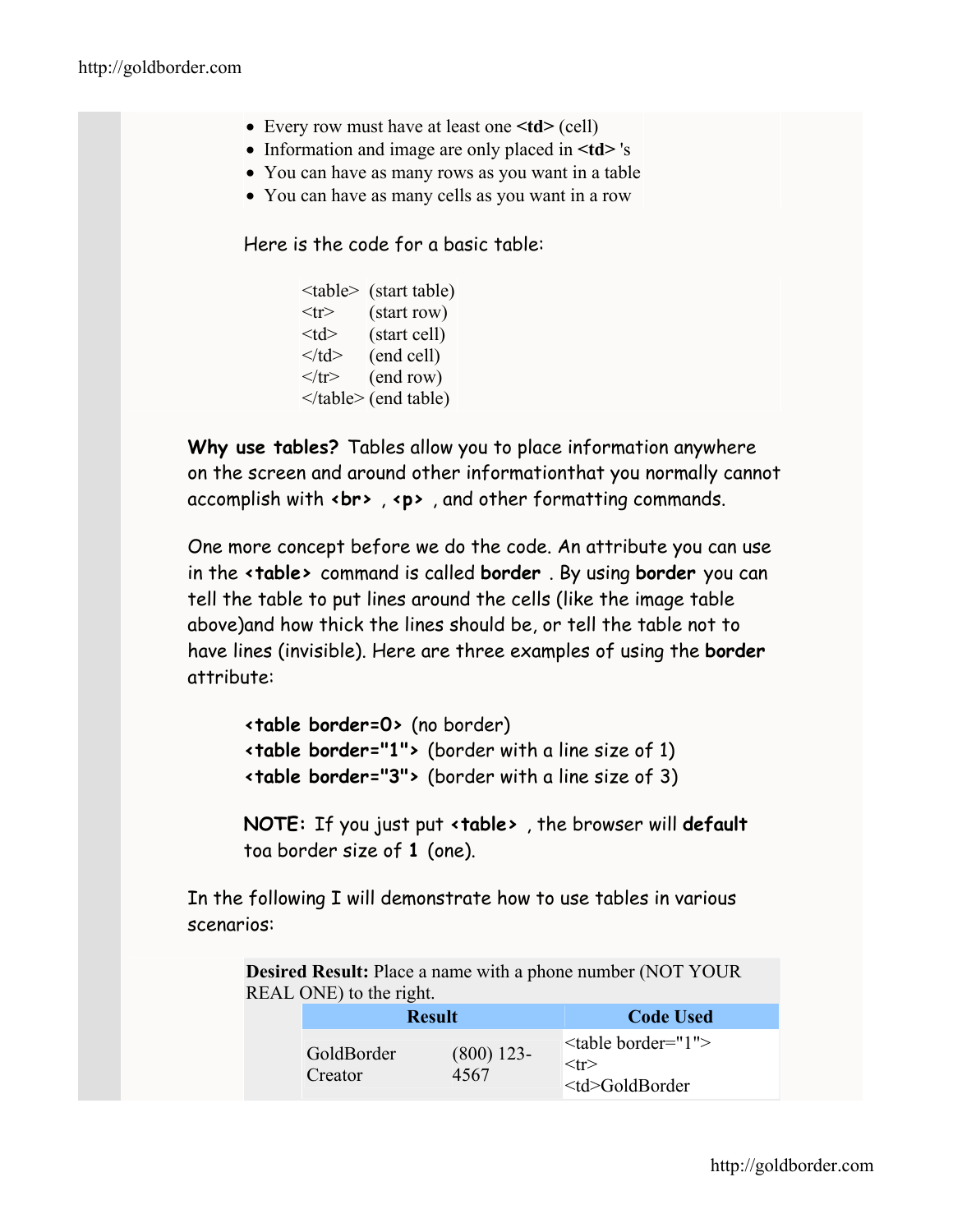Creator</td>  $<$ td $>$ (800) 123-4567 $<$ /td $>$  $\langle tr \rangle$ </table>

**Desired Result:** Place a name with a butterfly to the right and then a phone number to the right.

| <b>Result</b>                                     | <b>Code Used</b>                                                                                                                                                                                                                                                                                                                                                                    |                    |
|---------------------------------------------------|-------------------------------------------------------------------------------------------------------------------------------------------------------------------------------------------------------------------------------------------------------------------------------------------------------------------------------------------------------------------------------------|--------------------|
| (800)<br>GoldBorder<br>$123 -$<br>Creator<br>4567 | <table border="1"><br/><math>&lt;</math>tr<math>&gt;</math><br/><td>GoldBorder Creator</td><br/><math>&lt;</math>td<math>&gt;</math>img<br/><math>src="./pics/butterfly. git"&gt;&lt;\times/d&gt;</math><br/><math>&lt;</math>td<math>&gt;</math>(800) 123-4567<math>&lt;</math>/td<math>&gt;</math><br/><math>\langle tr \rangle</math><br/><math>\langle</math> table&gt;</table> | GoldBorder Creator |

| <b>Desired Result:</b> Place a name with a list of phone numbers. |
|-------------------------------------------------------------------|
|-------------------------------------------------------------------|

|                       | <b>Result</b>                                                                                | <b>Code Used</b>                                                                                                                                                                                                                                                                                                                                                                                                       |                       |
|-----------------------|----------------------------------------------------------------------------------------------|------------------------------------------------------------------------------------------------------------------------------------------------------------------------------------------------------------------------------------------------------------------------------------------------------------------------------------------------------------------------------------------------------------------------|-----------------------|
| GoldBorder<br>Creator | $(800)$ 123-<br>4567<br>$(888)$ 432-<br>1234<br>$(360)$ 000-<br>1111<br>$(503)$ 123-<br>3333 | <table border="1"><br/><math>&lt;</math>tr<math>&gt;</math><br/><td>GoldBorder<br/>Creator</td><br/><math>&lt;</math>td<math>&gt;</math>(800) 123-4567<br/><math>br&gt;(888)</math> 432-1234<br/><math>\langle br \rangle</math>(360) 000-1111<br/><math>\langle br \rangle</math>(503) 123-3333<br/><math>\lt/d</math><br/><math>\langle tr \rangle</math><br/><math>\langle</math> table<math>\rangle</math></table> | GoldBorder<br>Creator |

**Desired Result:** Place a name above a butterfly and phone number, centered.

| <b>Result</b> | <b>Code Used</b>                               |                                   |  |
|---------------|------------------------------------------------|-----------------------------------|--|
|               | <table border="1"></table>                     |                                   |  |
|               | $<$ tr $>$                                     |                                   |  |
|               | <td align="center" colspan="2">GoldBorder</td> | GoldBorder                        |  |
| GoldBorder    | Creator                                        |                                   |  |
| Creator       | $\langle$ /tr $>$                              |                                   |  |
| $(800)$ 123-  | $<$ tr $>$                                     |                                   |  |
| 4567          | <td><img src="./pics/butterfly.gif"/></td>     | <img src="./pics/butterfly.gif"/> |  |
|               | $<$ td $>$ (800) 123-4567 $<$ /td $>$          |                                   |  |
|               | $\langle$ /tr $>$                              |                                   |  |
|               | $\langle$ table>                               |                                   |  |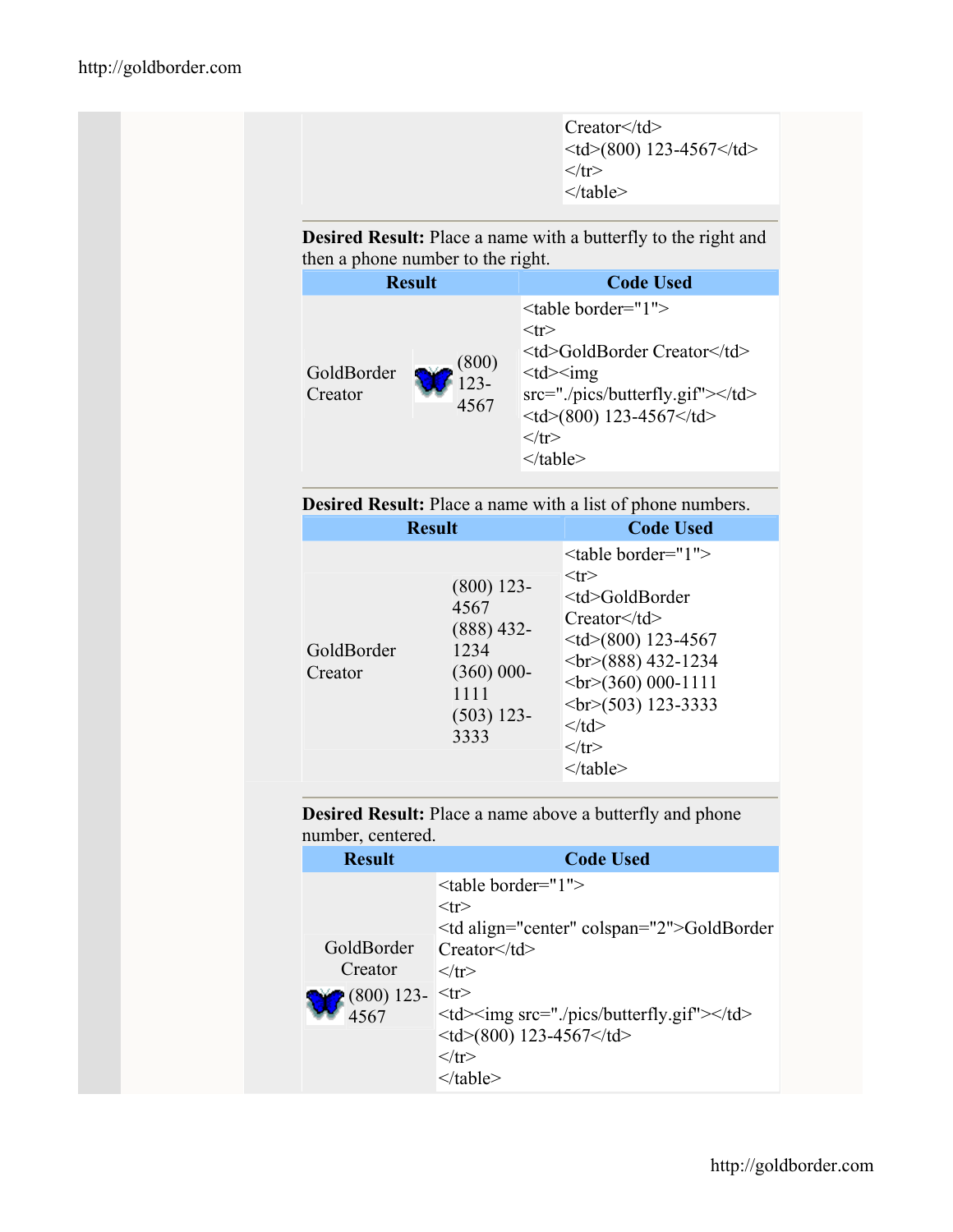# 佤

Did you notice the two new attributes I place in the  $\leq$ t**d**> command? The **align** attribute of the **<td>** command tells the browser how to horizontally align the information in the cell. The browser will automatically place everything to the leftin a cell if you do not tell it how to align the information (as in the earlier table examples with a **align** command). In this example I specifically told the browser to align the information in the cell in the center.

The other attribute is **colspan** . You can use this attribute to tell the browser how many columns this celloccupies. (columns are vertical and rows are horizontal). I told the browser that the cell with the name should occupytwo columns since the information on the next row has two columns (butterfly and phone number). By using two columnsthe name is being centered over both the butterfly and phone number. If I had only done one cell with the name, the name wouldonly be over the butterfly.

Here are examples of rows and columns:



|            | column<br>one | column two | column<br>three |
|------------|---------------|------------|-----------------|
| row<br>one |               |            |                 |

 $\cdot$  .